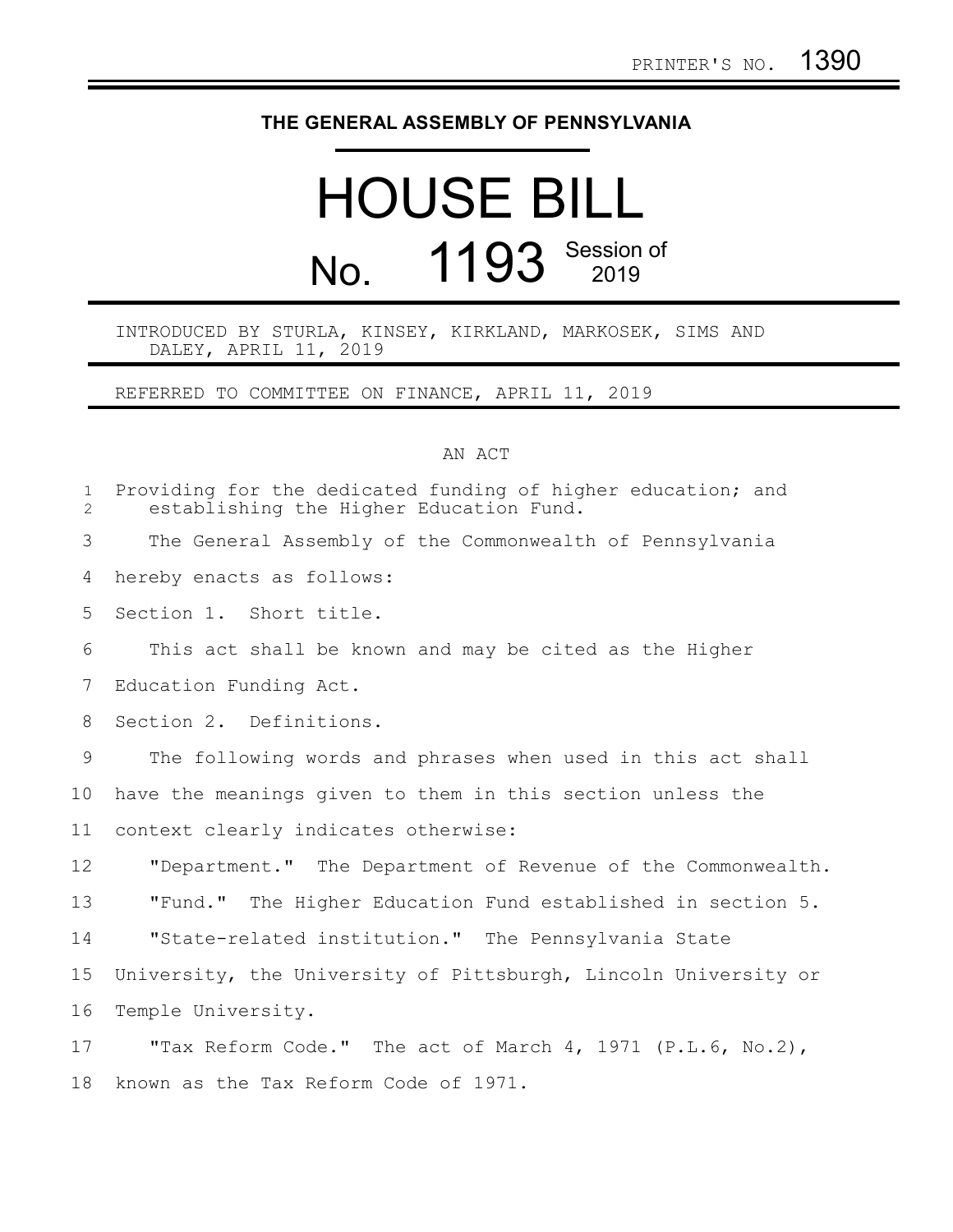Section 3. Sales and use surtax. 1

A surtax of 1% shall be imposed on the purchase price of property and services subject to taxation under Article II of the Tax Reform Code. The surtax shall be in addition to the tax imposed under Article II of the Tax Reform Code. 2 3 4 5

Section 4. Computation of sales and use tax and sales and use surtax. 6 7

(a) Schedule establishment.--Within 30 days of the effective date of this section, the department shall establish a schedule for the computation of the State sales and use tax under Article II of the Tax Reform Code and the sales and use surtax as established under this act. 8 9 10 11 12

(b) Schedule publication.--Immediately after the establishment of the schedule under subsection (a), the department shall transmit to the Legislative Reference Bureau for publication in the Pennsylvania Bulletin the schedule providing for the computation of the sales and use tax and the State sales and use surtax. 13 14 15 16 17 18

Section 5. Higher Education Fund. 19

(a) Fund established.--The Higher Education Fund is established in the State Treasury. Interest income derived from investment of the money in the fund shall be credited by the Treasury Department to the fund. 20 21 22 23

(b) Revenues.--Revenues deposited in the fund may only be used to fund the member institutions of the State System of Higher Education, community colleges, State-related institutions and the Thaddeus Stevens College of Technology. 24 25 26 27

Section 6. Transfer to fund. 28

Within 30 days of the close of any calendar month, the revenue generated in the previous month from the sales and use 29 30

20190HB1193PN1390 - 2 -